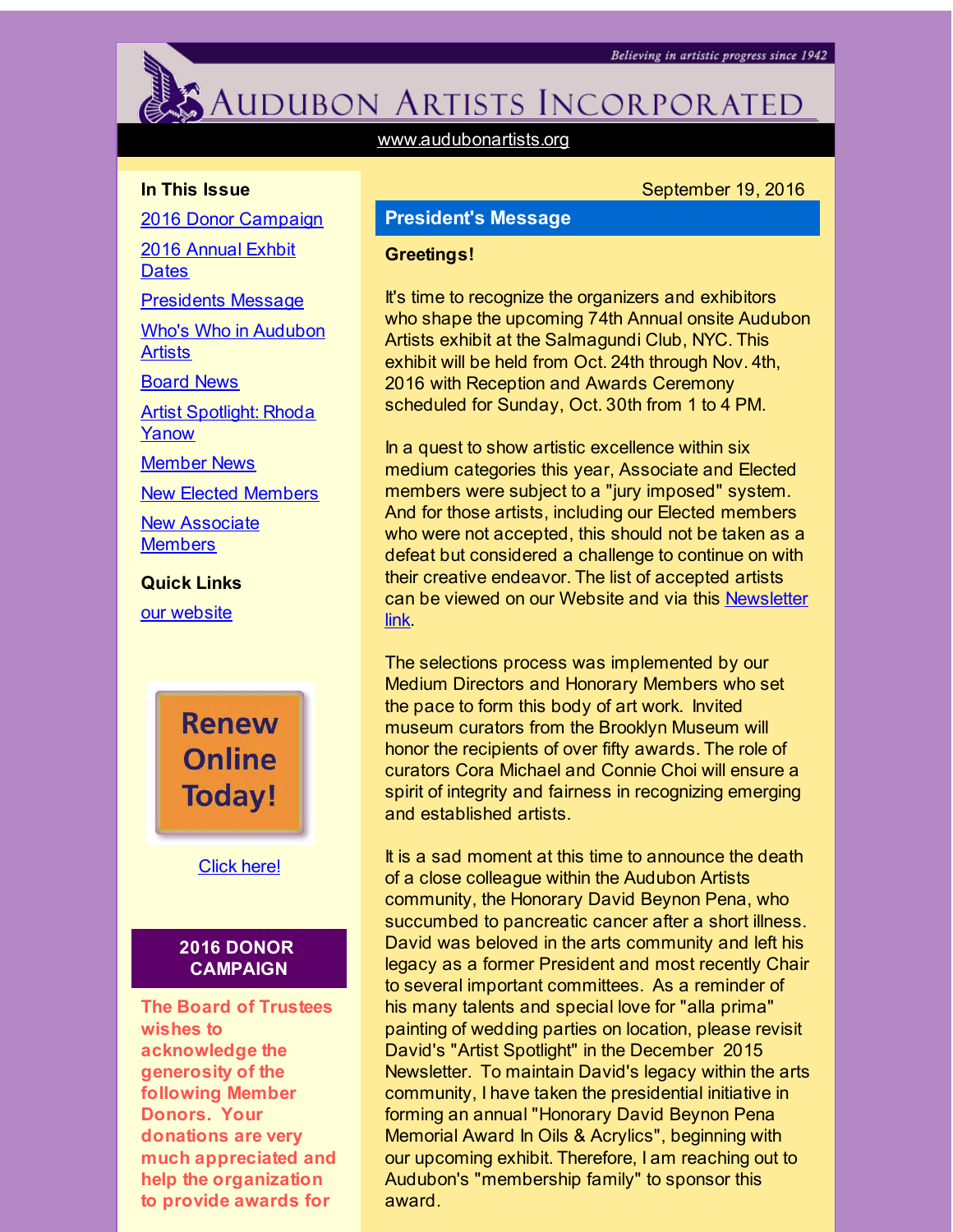#### **the annual exhibit.**

## **GOLD DONORS (\$100 AND ABOVE)**

Carol Chase\* and Tom Jory\* Deborah Dorsey Buren Gilpin Joan Lane Oscar Magnan Alexandra Martin\* Maceo Mitchell Vincent Nardone\* Christina Sanes\* Mary Smith Patricia Wynne Tong Wei Zhang

# **SILVER DONORS (UP TO \$100)**

Rita Agron Ramona Bannayan Natalie Becker Carol Brody Eunice Bronkar Jane Butkovsky Donna Catotti Jason Chang\* Nancylee Cidoni Nancy Howell Don and Juanita Jones S. Chandler Kissell Joyce Kanyuk Andrew Kusmin Jenny Lin\* Roberta Lin Arlette Malivernier Patricia McCandless Judith Stanley Moroney Elizabeth Mowry Arnold Prywes Selva Saniines Rikki Saunders Marie Savage Claudia Seymour Molly Stern May Trien Rumi Urakubo Elizabeth Vazquez Idaherma Williams

\* Member of the Board of Trustees

## Please contact me directly at:

nardoneart@comcast.net or 732-903-7468 if you would like to contribute toward this 2016 Award. Your donation will be recognized on our website and in future newsletters.

As my presidential advisor, David Pena was always supportive in guiding Audubon from the analog into the digital age. He was devoted to the success of this art society and was recently quoted: "I would have to say the most exciting and challenging assignment I think I ever accepted was serving as Audubon Artists President."

David's painting will be hung in our show to keep his spirit alive.

Respectfully,

Vincent J. Nardone, President Audubon Artists Inc. [nardoneart@comcast.net](mailto:nardoneart@comcast.net)

## **Who's Who at Audubon Artists**

### **OFFICERS**

President: Vincent J. Nardone First Vice President : Yolene Legrand Second Vice President: Miklos Sebek Recording Secretary: Rose Ann Albanese Corresponding Secretary: Raymond Olivere Treasurer: Christina Sanes Elected Membership Coordinator: Carol Ann Jory Associate Membership Coordinator: Tony Migliaccio

## **MEDIUM DIRECTORS**

Aquamedia Director: Marie-Paule Martin Collage & Mixed Media: Jeffrey Berman Graphics Director: Masaaki Noda Oils Director: Eric Michelson Pastels Director: Jenny Lin Sculpture Director: Alexandra Martin

# **Board News**

In 2014, the Board made the decision to revolutionize how Audubon Artists was to be managed and to rework the operations of the organization. We set some lofty goals, including: establishing a database of our members, creating an electronic Newsletter to be printed throughout the year, providing a way to communicate information quickly to our members,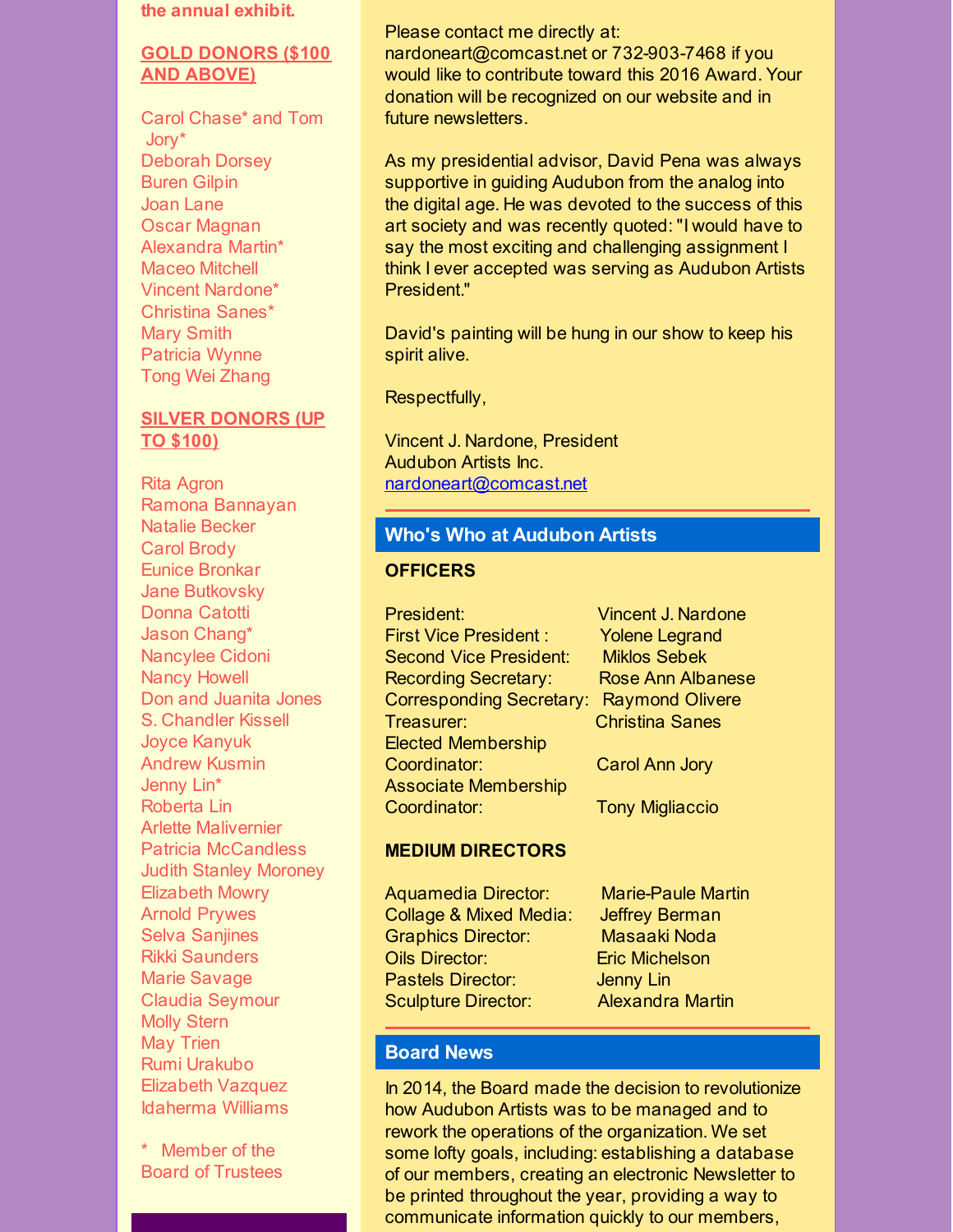**2016 ANNUAL EXHIBIT IMPORTANT DATES**

**Saturday, Oct. 22 9 am-1 pm** Drop Off of Artwork

**Sunday, Oct. 30 1-4 pm** Opening Reception Awards Ceremony at 2:30pm

**Saturday, Nov. 5 9 am-1 pm** Pick Up of Artwork

**Click here to view the list of [accepted](http://r20.rs6.net/tn.jsp?f=0017e62ffAmSYZXIxdzUcgZgzC2NOZHtfjh7yEL9KWmE9768d-HFhk-2KJ2CZ8jt6y4OLmLrXMAU6j9EZHkb5XL3WIuhfHm3VvvYEryaBdRHpf85MYyArrePdNnoYUN2s4Lwke1TkitMXjYVM_VKYPONK71GTw0bG878EmqO2hwbcXadEPkvghzIYkYVhjTtb0uHhYphA4pZollHtjBoV3wAmGUIOZWlIpmUJZ-PBT9HLlrGoy_r98DGpVttOuqLljZ&c=&ch=) artists!**



**PLEASE CONSIDER MAKING A DONATION AT ANY TIME.** AUDUBON ARTISTS, INC. IS A 501C-3 ORGANIZATION.

mechanizing antiquated dues renewal and exhibit entry processes, and expanding our next generation of excellent artists.

These were not goals that were made in a vacuumwe truly realized that we were taking the organization from a paper mill-where every communication was printed, stuffed in an envelope, and a stamp placed on the envelope-to a thriving organization focused on the future. The old way, aside from the great effort it took to communicate with our members, was also very costly. At the same time we were converting our payment system. Instead of checks that were mailed multiple times to various members of the organization, across numerous states, and which often went missing in the USPS (and unfortunately, many of them bounced) our plan was to mechanize our payment processes. We also set a goal to totally redesign our website-one that was easy to navigate and continuously updated, always current, providing meaningful information, and reflecting the excellence of Audubon Artists.

We realized that we needed the help of an expert and asked Rebecca Szabo in late 2014 for advice on conquering the many obstacles we would face. Since that time, an Audubon Artists database was developed-we now have the ability to communicate with you very quickly. We have an excellent website one that is admired by other art organizations. As a benefit of membership, our artists are now able to link their websites to the Audubon website. Our processes are totally mechanized; payments are recorded immediately, digital images of your work can be shared with the Medium Directors quickly. Startup was hard. It always is. Some of you resisted. We worked late and long and Rebecca pulled many rabbits out of hats to revolutionize our processes and systems.

During this time, Rebecca earned a degree and became an Executive Director of an art organization. She is advancing in her career and will no longer be able to be a leader in the organization. We thank her for all that she has done. And as is her nature, she introduced us to a possible replacement-Julie Kiss-Harms will be starting with us on November 1. We thank Rebecca for offering to train Julie and be there for questions. And we welcome Julie to our very prestigious organization. Please join the Board in thanking Rebecca and welcoming Julie.

## **Artist Spotlight: Rhoda Yanow**

Rhoda Yanow, a founding member of the Pastel Society of America, was born in Newark, New Jersey. She is a former board member of that organization.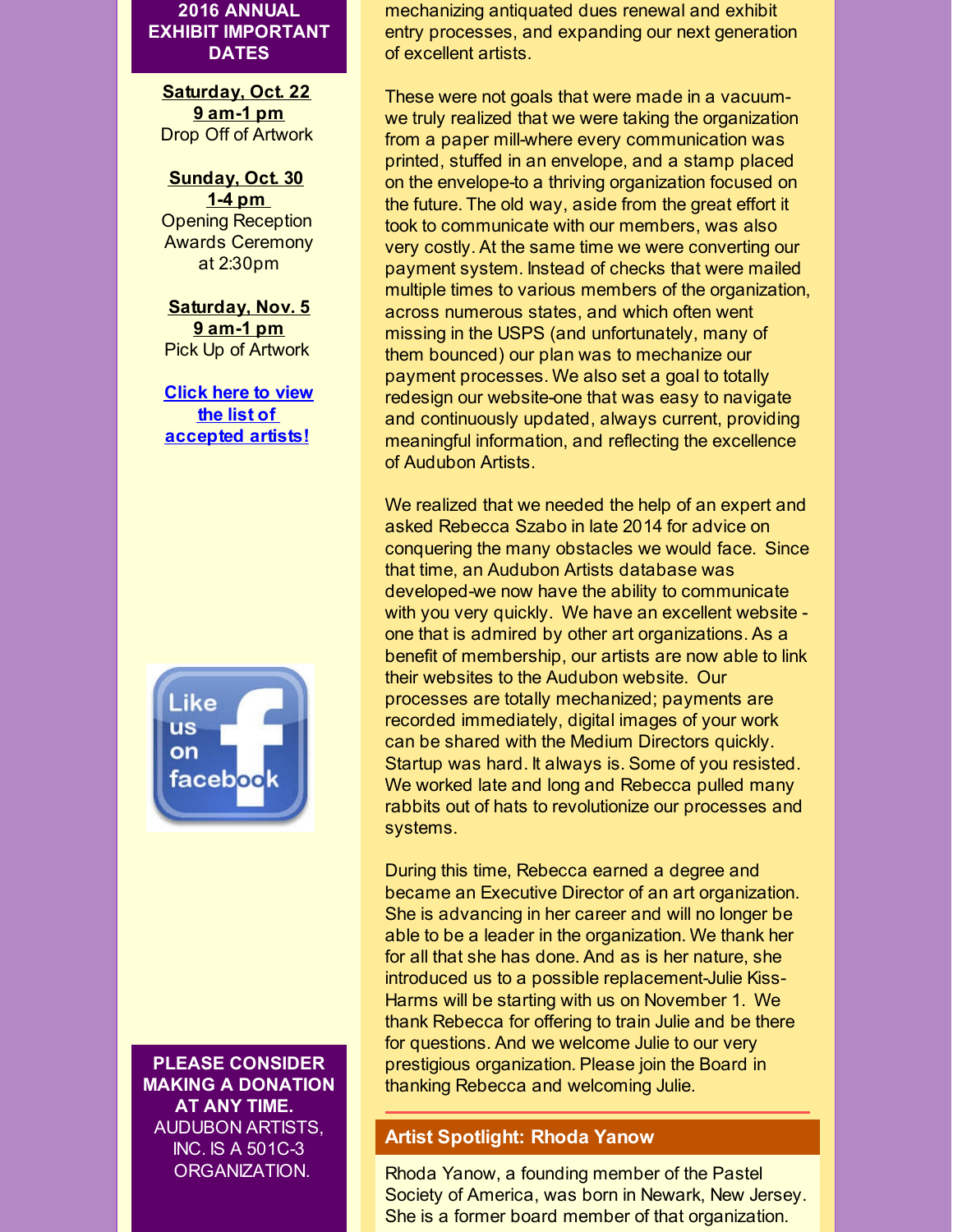Donations can be made online at [www.audubonartists.org](http://r20.rs6.net/tn.jsp?f=0017e62ffAmSYZXIxdzUcgZgzC2NOZHtfjh7yEL9KWmE9768d-HFhk-2A3z_brJGoXFLce9IjICTwu1dpeR99_it_RjpUfG4WH7ktvC4Fzx_CZpi8PvUJhk3Cnl23wtaRWc9nZpFWHFvwSK5ttrYfYmI8RoWm7Per9D7DjiqV4HHg3csGjfhNCDTeJcNn9j77_s&c=&ch=)

Your donation will be acknowledged in our Newsletter and on our Website. Again, we thank all our donors.

She was the Pastel Director of Audubon Artists from 2000 to 2014. A "Master Pastelist" since 1979, Rhoda served as Vice President of the Pastel Society of America from 2004-2008. She is the PSA's 2016 "Hall of Fame Honoree," and has been a member of the jury for selection of awards for many national and international Shows.



Rhoda receives an award at Audubon, 2015

"I have been entranced since childhood with the luminosity of pastels and the vibrancy of life-of dancers tense before the curtain rises; of old folks recreating other times; of students eager for unknown challenges. My artistic adventure began with a grandmother intent upon devising private entertainment for an only child, something that would keep me amused and out of trouble. It evolved into a search for special moments, for glimpses behind the masks we all wear, for telling gestures and grimaces, postures and poses. I gained new insights when a friend, a teacher, fell ill and asked me to substitute for a couple of weeks. He was never able to return, and those two weeks have stretched beyond two decades. Since that first day before a class, my life has been enriched by the lights in students' eyes. They outshine any pastel highlight.."

-Rhoda Yanow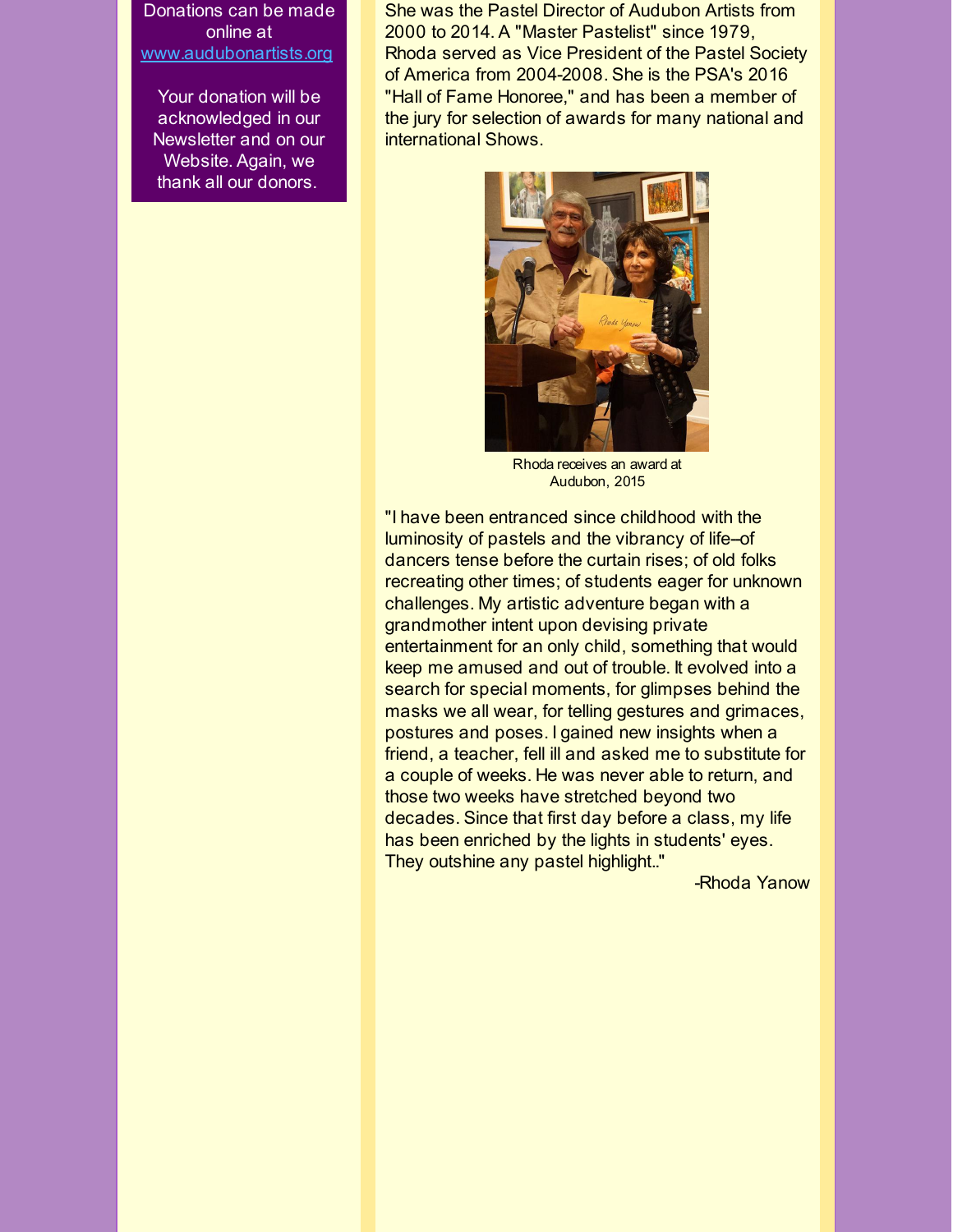

*The Flame*

Rhoda studied at Parsons School of Design and at The National Academy of Design. She teaches at DuCret School of Art, Newark Museum, The Pastel Society of America School, and The Visual Arts Center of New Jersey. She also offers instruction through private classes and workshops.



*Dancer and Seamstress*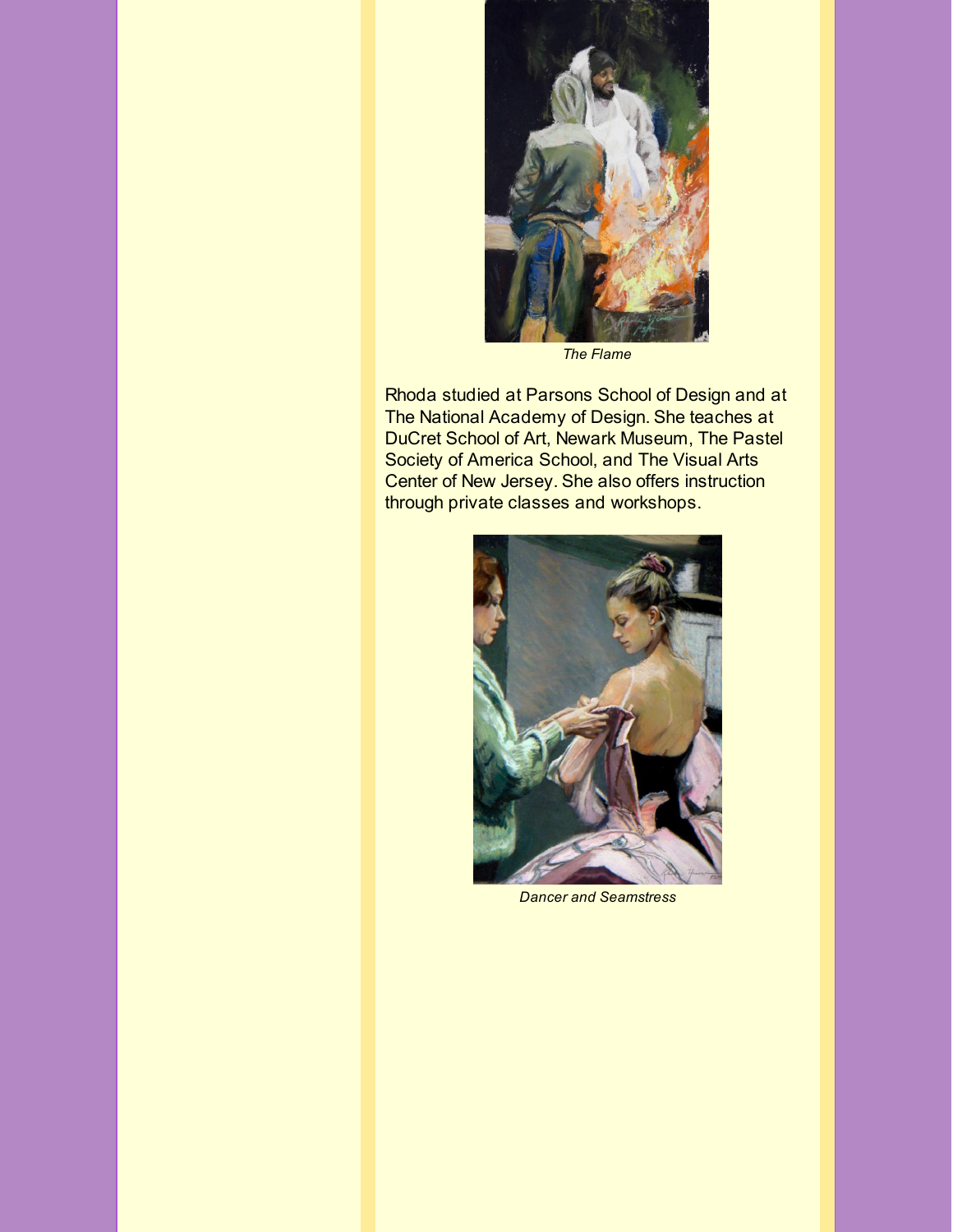

*Dressing Room*

Rhoda is a member of American Women Artists, Honorary Member of Allied Artists of America Professional League, Catherine Lorillard Wolfe Art Club, National Association of Women Artists, and an Associate Member American Watercolor Society

Rhoda's art works are found in the collections of:

The Butler Museum, Youngstown, OH The Morristown Museum, Morristown, NJ The Noyes Museum in Oceanview, NJ 99° Art Gallery in Taipei, Taiwan The Chinese Government for the First Pastel Museum in China Kean University, Union, New Jersey The Newark Museum, Newark, NJ Rensselaer University, Troy, NY Prince Albert Museum, London, England The City of West Orange, Orange, NJ Newark Public Library, Newark, NJ Pastel Society of America, New York, NY

## **Member News**

**Nina Martino** was chair and curator for the Pennsylvania Academy of Fine Arts Fellowship Exhibition. She will have a one- person exhibit at Lawrence Hall Gallery, Rosemont College, Rosemont, PA, running from October 6 to November 3, 2016, where she will be giving an artist 's talk on the 6th at 4:30pm. Also of note, the US Embassy has acquired one of her paintings for their Art in the Embassy program.

**Marlene Wiedenbaum,** PSA, is honored to be on the cover of this month's issue of *Art Times*. Click [here](http://r20.rs6.net/tn.jsp?f=0017e62ffAmSYZXIxdzUcgZgzC2NOZHtfjh7yEL9KWmE9768d-HFhk-2KJ2CZ8jt6y49VyIetckKzpIqlvt6zP182JTYamMVDfT_2qwRnn1z1FJtrHddyQAr9FasjwSwfrgkEy9zlP-ZOjHJ0G07_UMnEZiThsE9tGjXypRFhl7KCGTlHMJBTu5LaYkuQSCSD807T-vWxgXfxECcuHoKYn4KN-i5nq5YmovHdULZ2Iiw-lMlpAXQW29GscFGNnpytDFC4eohMPqfos=&c=&ch=) to read the article. The opening reception for *Capturing*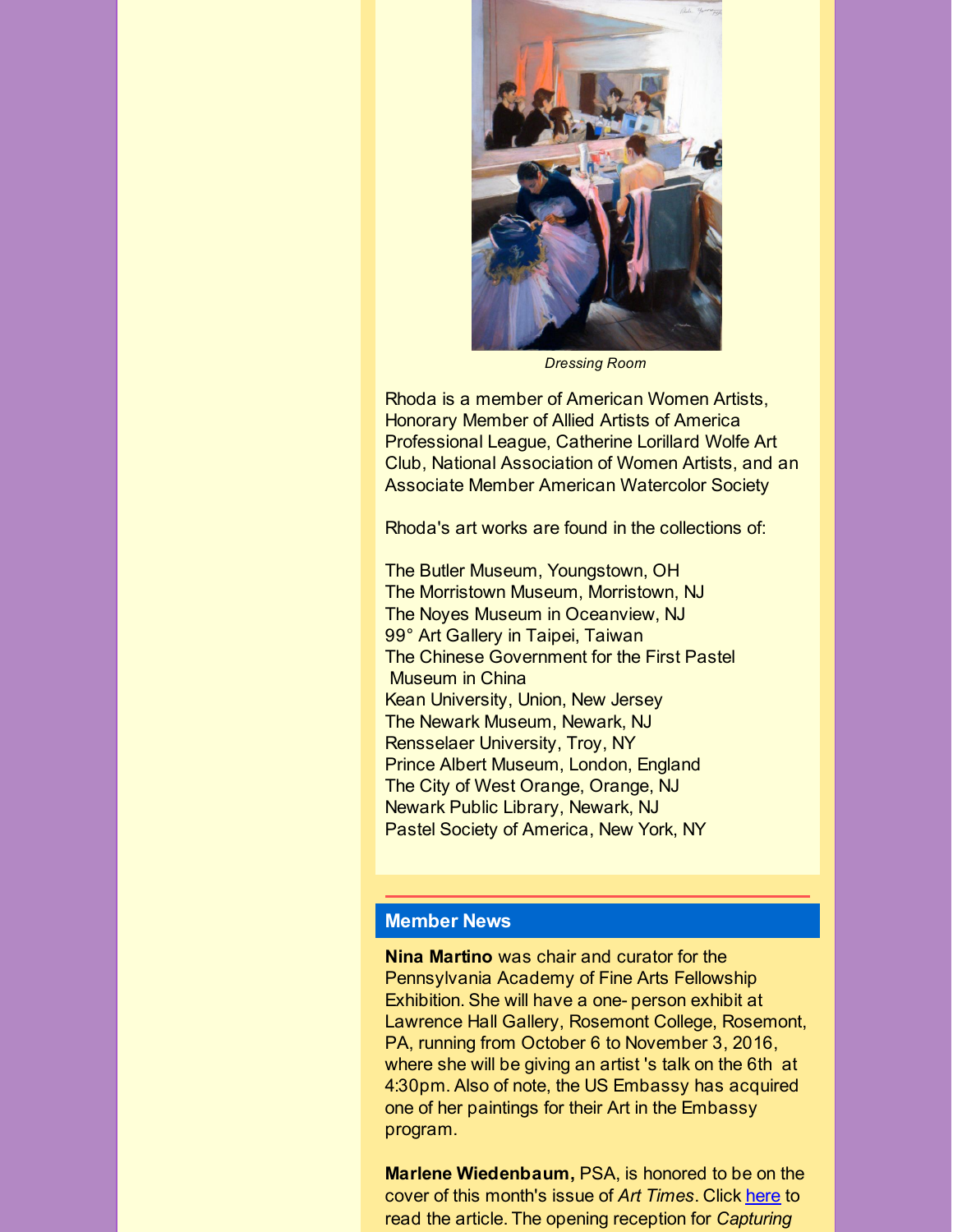*Color: Contemporary Pastels* at the Spencertown Academy, was held on Saturday, June 25th. The show included over 15 of Marlene's works, primarily from the series *Threads*. Four other very talented pastelists were also included in the exhibit, which ran through July 17th. Another group exhibit, The Hudson Valley Luminists, was held at the Old Courthouse in Newburgh. In addition, a group exhibit titled *BLUE* at the Mark Gruber Gallery in New Paltz, included *White Boats in Blue*, as well as several of her other pastels. The exhibit ran through August.



*White Boats in Blue*

**Arnold Prywes** showed 22 of his sculptures at a one-man (ie. one-doctor) exhibit at the Hofstra - Northwell School of Medicine on June 9, 2016. Click [here](http://r20.rs6.net/tn.jsp?f=0017e62ffAmSYZXIxdzUcgZgzC2NOZHtfjh7yEL9KWmE9768d-HFhk-2KJ2CZ8jt6y4DdOllLZHdtRouN-Vt_zxuvivpUXJhMxWI9-0V6cPqH3ZhjB2EhMYRsds5ode39KAVzR3ex571ZZspKhl-HuQFQK7sjE8X5c5DNSBLcIns7Ps6-q3B44pHgDLH_rxdVwUeyDtJ1XtRHFugfcaiRfHzkB9YqBrDq4kbknREmX7g1vEANQPn6VB4uJzFCqyu3ShclKr0RPICss=&c=&ch=) to take a video tour of the show.

**Marie-Paule Martin's** students showed their work, below, at an exhibit on June 12th with a lovely reception piano accompaniment. "My aim is to bring out each student's uniqueness and emotions. I always tell my students if the heart had eyes, that is what an artist looks through."



Audubon member **Michael Scherfen** received the Best in Show award for his painting, The Woodworker, at the 2016 Garden State Watercolor Society's 2016 Member Exhibit.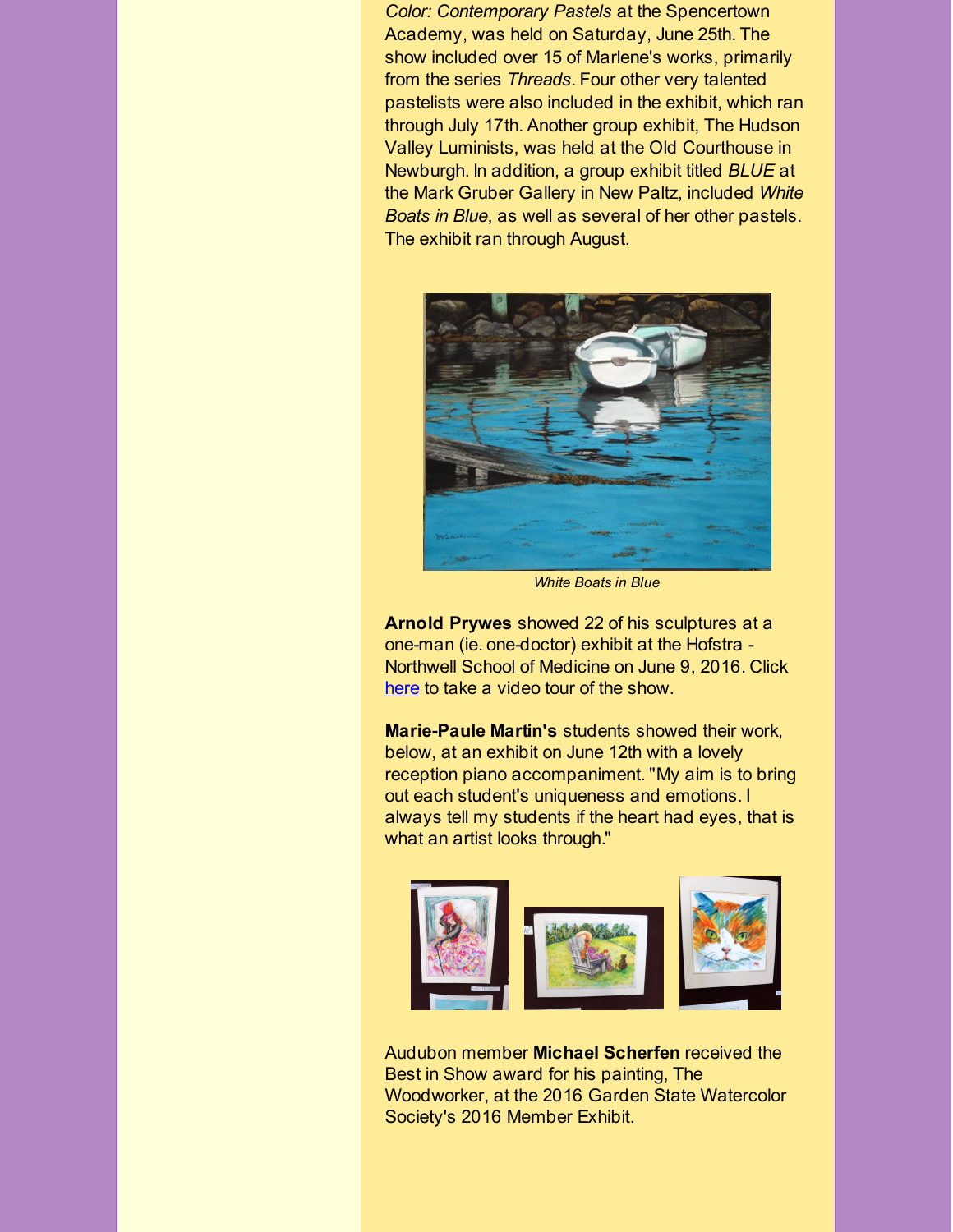

*The Woodworker*

**Sharon Way-Howard** has been honored with Signature membership in the Northeast Watercolor Society.

**Masaaki Noda**, Graphics Director, was commissioned to create a sculpture to celebrate the Centennial anniversary of Fukuyama City, Japan.



*Enlightenment*

Masaaki created *Enlightenment* (5.5'x6.5'x4') to be unveiled and installed in the recently completed Kannabe Civic Center in Fukuyama City. To read the announcement of the ceremony, click [here](http://r20.rs6.net/tn.jsp?f=0017e62ffAmSYZXIxdzUcgZgzC2NOZHtfjh7yEL9KWmE9768d-HFhk-2KJ2CZ8jt6y4jLD2Btw6N2xBGGkHHrFhsa361qXymyuwwgyJzW227tONjNMerEder9DKdDjH0hEwQy0i8KyMOQZJVLtdQm8a3yVy5rhBKm_ZgqF878H7YGeiOQEnHVatCF8m3koq9k9D79e-3pEFPXJBgSY40oMdBu3j3ij5i82AsxHaxFKUKh4mUd7fm3Z7C08OmlwozNF0&c=&ch=).

## **SUBMIT MEMBER NEWS**

Member news entries highlighting a few of your recent accomplishments should be no more than three to four lines in length (or about 50 words). Please send your news to Pat at [audubonnewsletter15@gmail.com](mailto:audubonnewsletter15@gmail.com)

# **AUDUBON ARTISTS New Elected Members 2016-2017**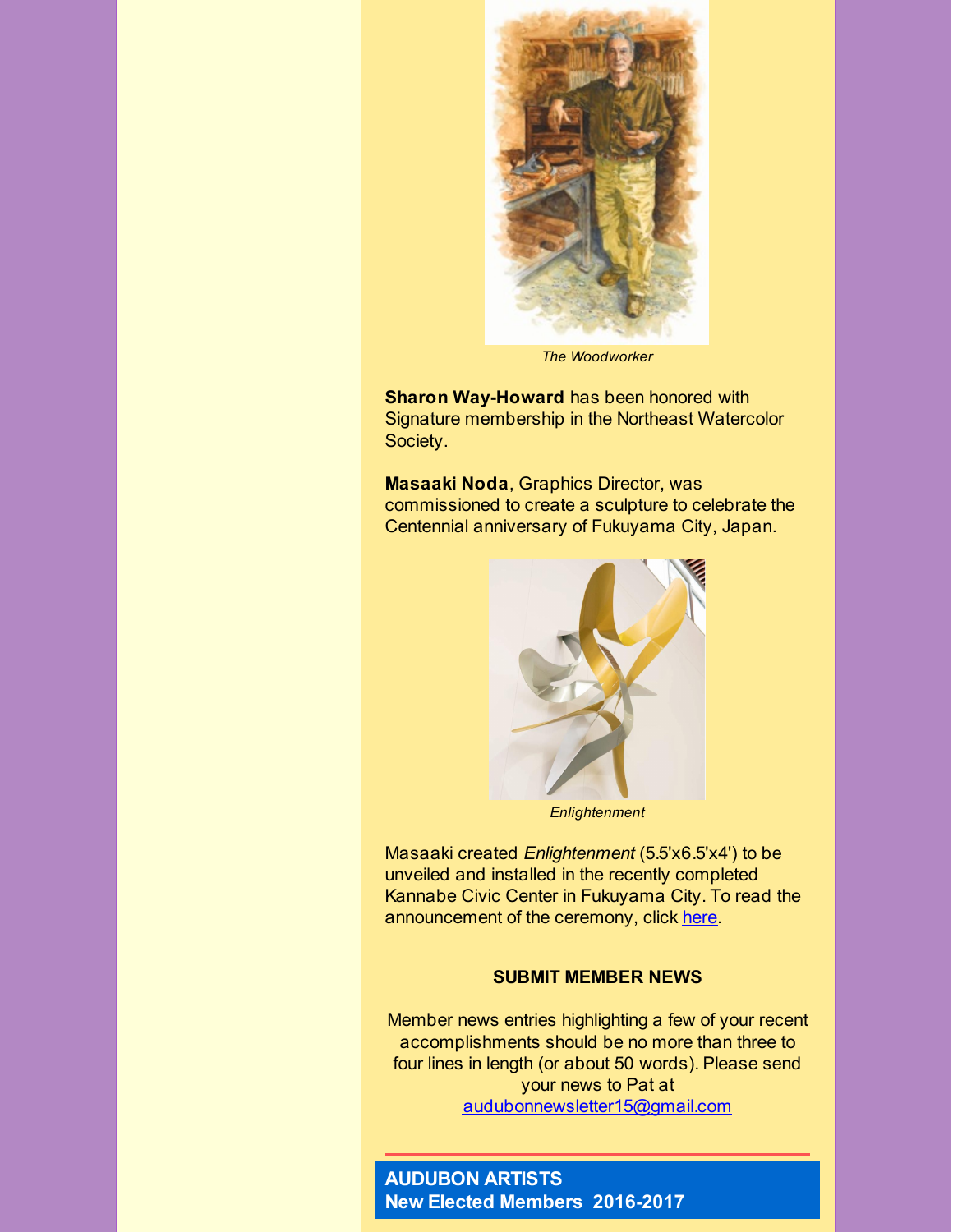#### **AQUAMEDIA**

Marilee Sett

## **COLLAGE and MIXED MEDIA**

Carolyn Antonucci-Almeida Luis A. Rojas Ellen Price

## **OILS/ACRYLICS**

Sally Ruddy

## **SCULPTURE**

Arnold Prywes

# **AUDUBON ARTISTS New Associate Members 2016-2017**

#### **AQUAMEDIA**

Barbara Calvo Harper Dangler Randy Mayer Nancy Rosen

#### **COLLAGE and MIXED MEDIA**

Susan Ashley Arturo Rosales Joseph Nicolas Villa

#### **GRAPHICS**

Aparna Rupakula Min Fei Wang

## **OILS/ACRYLICS**

Silvia A Aviles Awake Bando Joseph Bergholm Donna Corvi Mylissa Kowalski Davis Beverly Glascock Holly R Henson Nai-Yu Hou Jean-Pierre Jacquet Nikos Kalamaras Katharine Kissh Regina J Latkany Taehyub Lee Angelo Antonio Maristela Anne Plaisance